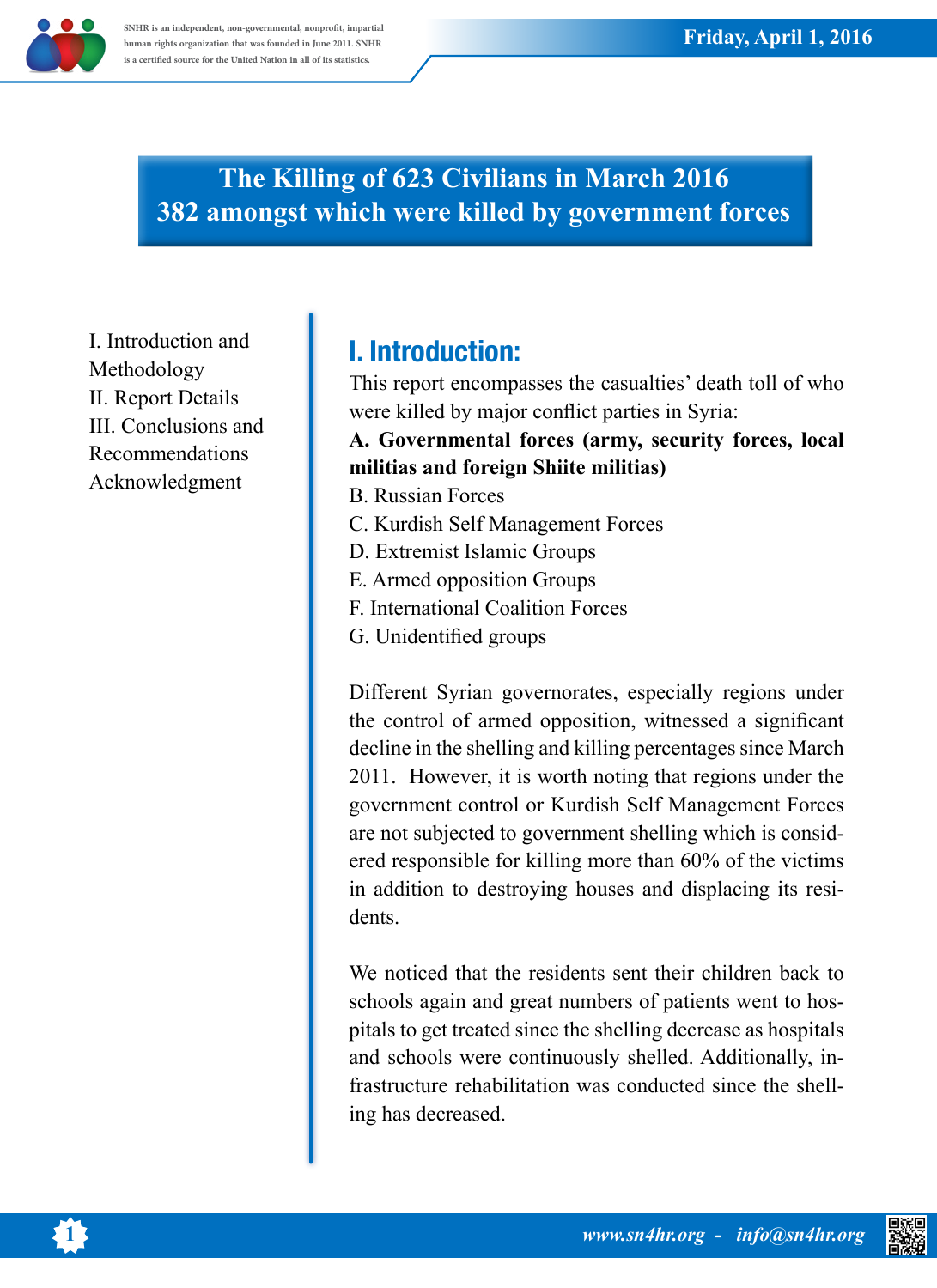

However, the Syrian regime continued to breach the ceasefire in several ways as it is one of the most affected parties regarding this agreement and unpublicized violations have been continuous like torturing detainees.

The Syrian regime continued to commit massacres against civilians in regions that are under ISIL's control. Government forces committed two massacres in Al Raqqa governorate on 18 and 19 March 2016 since ISIL-controlled regions are not in-<br>cluded in the ceasefire agreement.

In SNHR, we aspire that the cessation of hostilities shall transform into an entire litical process that does justice to all victims, holds all perpetrators accountable for e ceasefire all over Syria with no exceptions. This action should be followed by a potheir crimes, including the Syrian regime that violated the rights of Syrian people in several ways.

## **II. Report Methodology:**

tion that documents the violations of human rights by the six major conflict parties The Syrian Network for Human Rights is an independent human rights organizain Syria.

To a certain extent, we are able to document the civilians who are killed by all major conflict parties in Syria, however, armed victims are divided into two categories:

**a. Armed opposition victims:** It is difficult to document the precise number of tion, some armed opposition groups keep the victims' names confidential due to armed opposition members since they are killed in battle fields not cities. In addisecurity reasons. Hence, we cannot obtain their names, images or any other details and therefore, the number of killed armed opposition members is far more than what we were able to record.

### **b.** Government forces' or ISIL victims:

It is nearly impossible to obtain information about those kinds of victims due to the absence of any clear methodology, for several reasons. Neither Government forces nor armed opposition groups do not declare their victims' names or record it. Therefore, there is no clear and credible data to rely on while documenting ISIL or government forces' members.



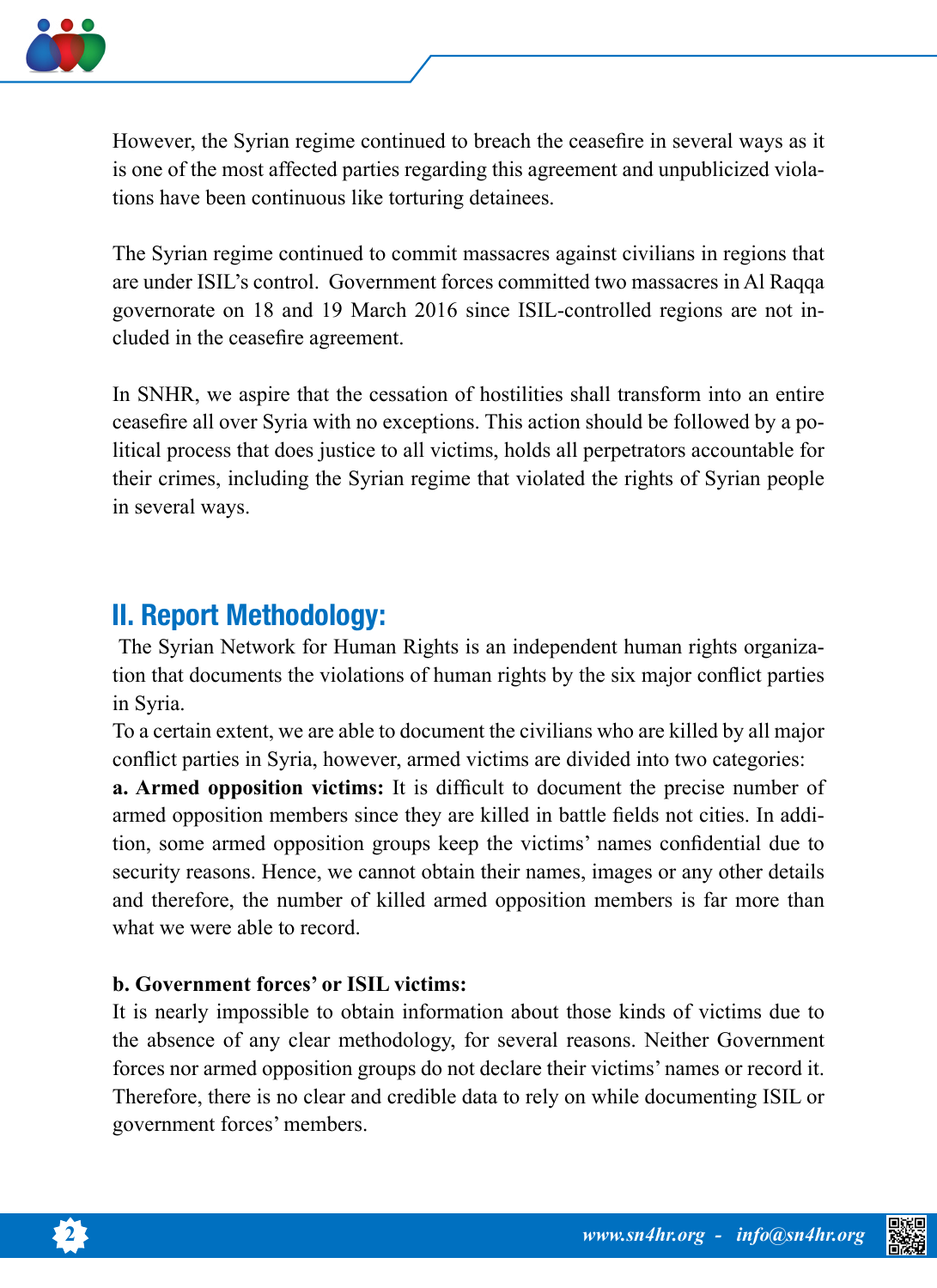

Therefore, we will record the civilians who were killed by all conflict parties and compare between it.

For more information on SNHR methodology, click on the following URL:

## **III. Report Details:**

In March 2016, SNHR documented the killing of 623 civilians, detailed as follows according to the main conflict parties:

### **A. Government Forces:**

SNHR documented the killing of 382 civilians at the hands of government forces, including 48 women and 74 children (at a rate of killing 3 children daily).

Additionally, not less than 42 individuals were killed under torture (with a rate of killing two individuals under torture every day).

The percentage of women and children who were killed in this month reached 32% among the total victims' death toll; which is a strong indicator that government forces deliberately targeted civilians.

Victims' classification according to the Syrian governorates:

Damascus and its suburbs: 94

Aleppo: 69 Homs: 44 Raqqa: 44 Idlib:  $41$ Deir Al Zour: 36 Daraa: 32  $Hama: 18$ Al Hassaka: 3 Lattakia: 1





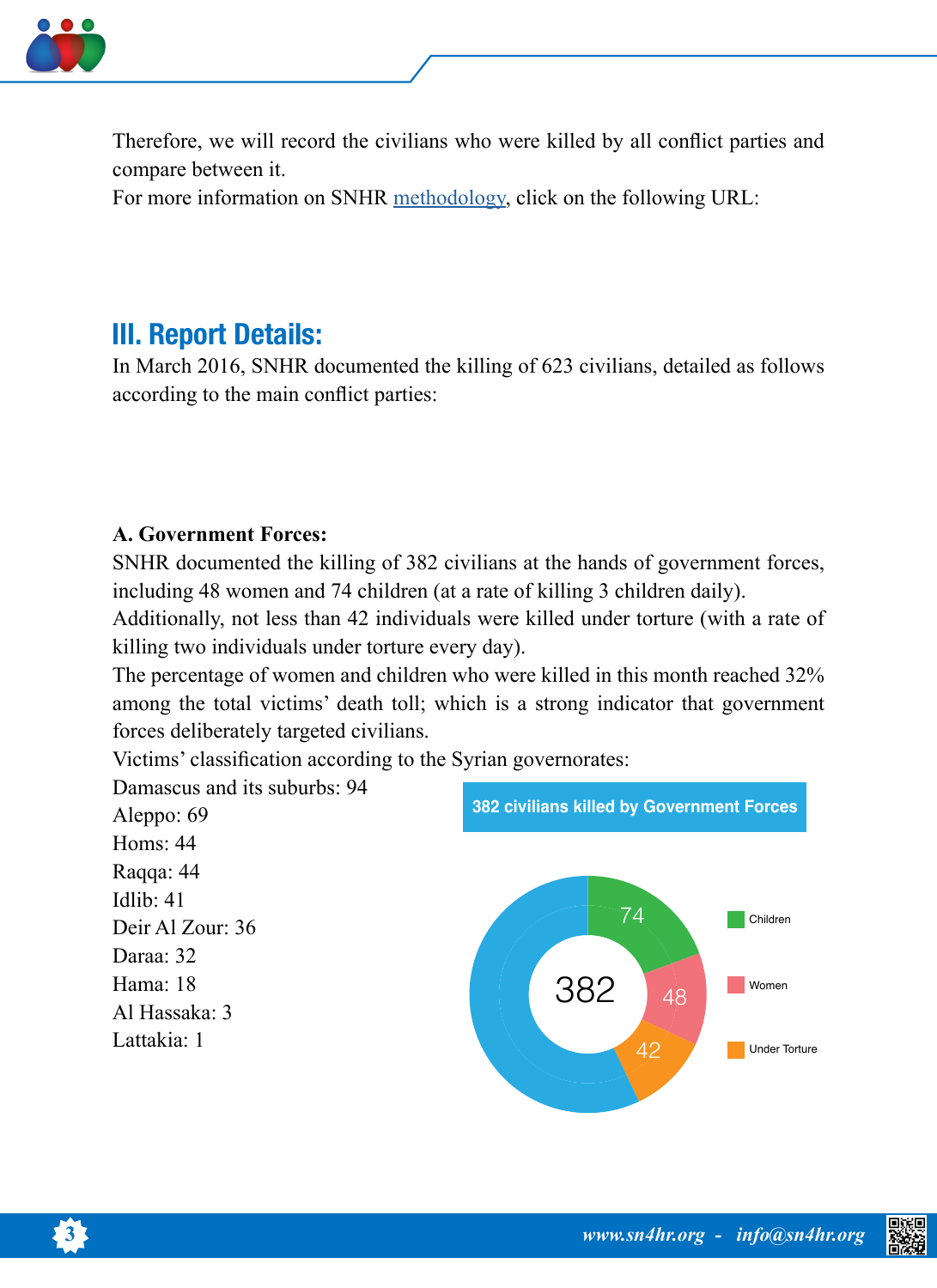

### **B. Russian Forces:**

We recorded 13 civilians including 2 children and 3 women due to alleged Russian shelling.

### **C. Kurdish Self Management Forc-**

dren. Victims' distribution according to es: Killed 10 civilians including 2 chil-Syrian governorates: Deir Al Zour: 4, Aleppo: 3, Al Hassaka: 2, Al Raqqa: 1

#### **D. Extremist Islamic Groups:**

Extremist Islamic groups killed 104 ci-<br>vilians, detailed as follows:

**i. ISIL:** killed 96 civilians including 18 children and 15 women.

Victims' distribution according to Syrian governorates:

Deir Al Zour: 53, Aleppo: 20, Daraa: 13, Al Hassaka: 6, Al Raqqa: 3, Damas-<br>cus-suburbs: 1

**ii. Al Nusra Front:** killed 8 civilians including 2 children and a woman. Victims' distribution according to Syrian governorates: Homs: 4, Daraa: 4

**13 civilians killed by Russian Forces** 



**96 civilians killed by ISIS** 



**8 civilians killed by Nusra front** 





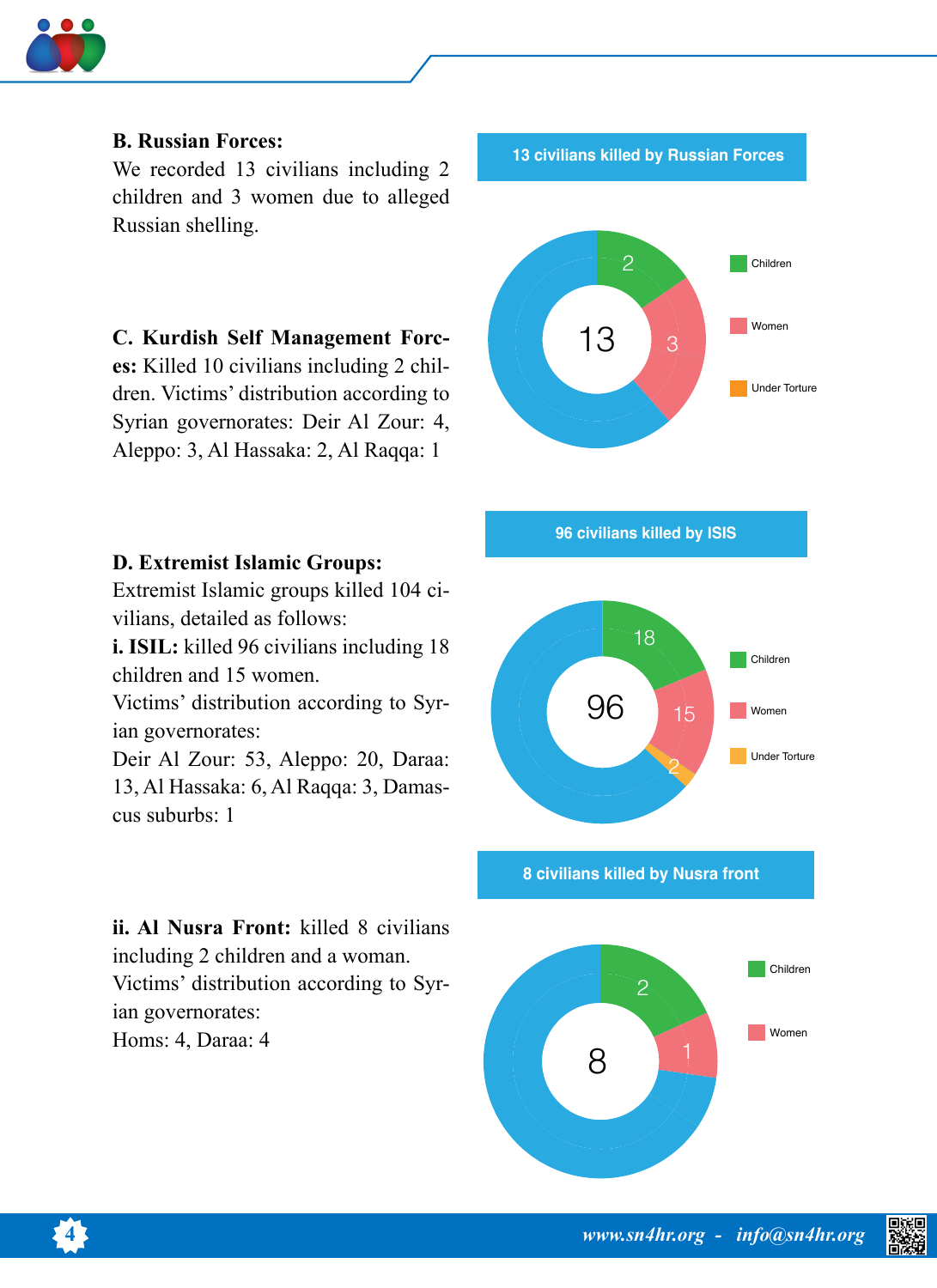

#### **E. Armed Opposition Groups:**

SNHR documented the killing of 53 civilians including 13 children and 11 women. One child died under torture as .well

Victims' distribution according to Syrian governorates:

Daraa: 23, Aleppo: 21, Idlib: 4, Da-<br>mascus suburbs: 3, Damascus: 1, and Homs:  $1.$ 

**53 civilians killed by Armed Opposition Groups** 



 **20 civilians killed by International Coalition** 

#### **F. International Coalition Forces:**

We recorded the killing of 20 civilians tims' distribution according to Syrian including 4 children and 7 women. Vic-:governorates

Al Raqqa: 16, Aleppo: 2, and Homs: 2



**41 civilians killed by Unidentified Groups** 

#### **G. Unidentified Groups:**

We recorded the killing of 41 civilians including 14 children and 3 women by tion according to Syrian governorates: unidentified groups. Victims' distribu-Daraa: 9, Idlib: 7, Damascus suburbs: 5, Al Hassaka: 5, Deir Al Zour: 4, Homs: 2, Aleppo: 2, Al Raqqa: 2, Lattakia: 1, Unidentified: 4



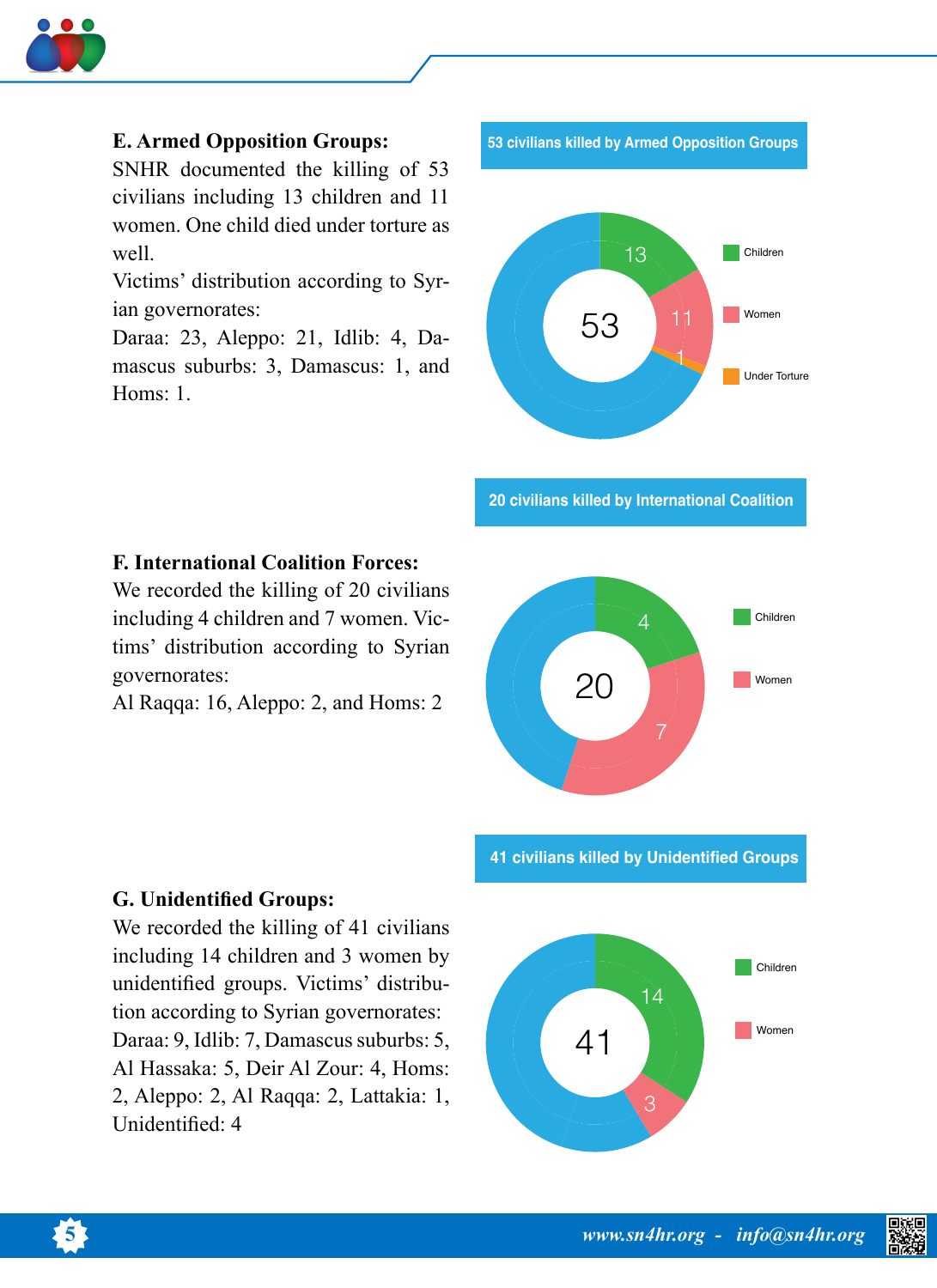

It should be noted that we managed to document those victims through our network of activists who are distributed across Syria. Those victims are documented by full name, place, and date of death. There are many other cases that we weren't able to ment forces besiege a town or a village and cut off communication. It is very much reach and document especially in the cases of massacres and siege where governlikely that the actual death toll us larger than what we were able to document mainly because government forces don't allow any human rights organization to operate in its territories.

## **IV- Conclusions and Recommendations:**

SNHR affirms that government forces, its militias (Shabiha) and the Russian forces have violated the principles of the human rights international laws which protect the right to life. All the evidences and eyewitnesses' testimonies prove that more than 90% of the wide and individual attacks targeted civilians and civil points.

Qaeda and terrorists". SNHR implies that those killing actions amount to crimes This contradicts with the Syrian government forces' claims that it is fighting "Alagainst humanity which are committed as part of a widespread and systematic at-<br>tack directed against civilians.

ternational coalition forces and armed opposition groups committed extrajudicial - Russian Forces, Kurdish Self Management forces, extremist Islamic groups, Incrimes that amount to war crimes.

- International Coalition forces committed unlawful killings that amount to war .crimes

# **Liability**

Every internationally wrongful act by a State inflicts an international responsibility on that State. Similarly, the customary international law stipulates that the state is responsible for all acts committed by members of the military and security forces. And therefore the state is responsible for the unlawful acts, including crimes against humanity, committed by members of the military and security forces.

As such, the government of Iran, Hezbollah and ISIL are actual participants in the killings, and bear the legal and judicial responsibility, in addition to all funders and supporters of the Syrian regime, which is committing massacres almost daily and sponsible for the consequences and reactions on the Syrian people's part especially systematically without stopping day or night. All of these parties must be held reby the victims' families and relatives.